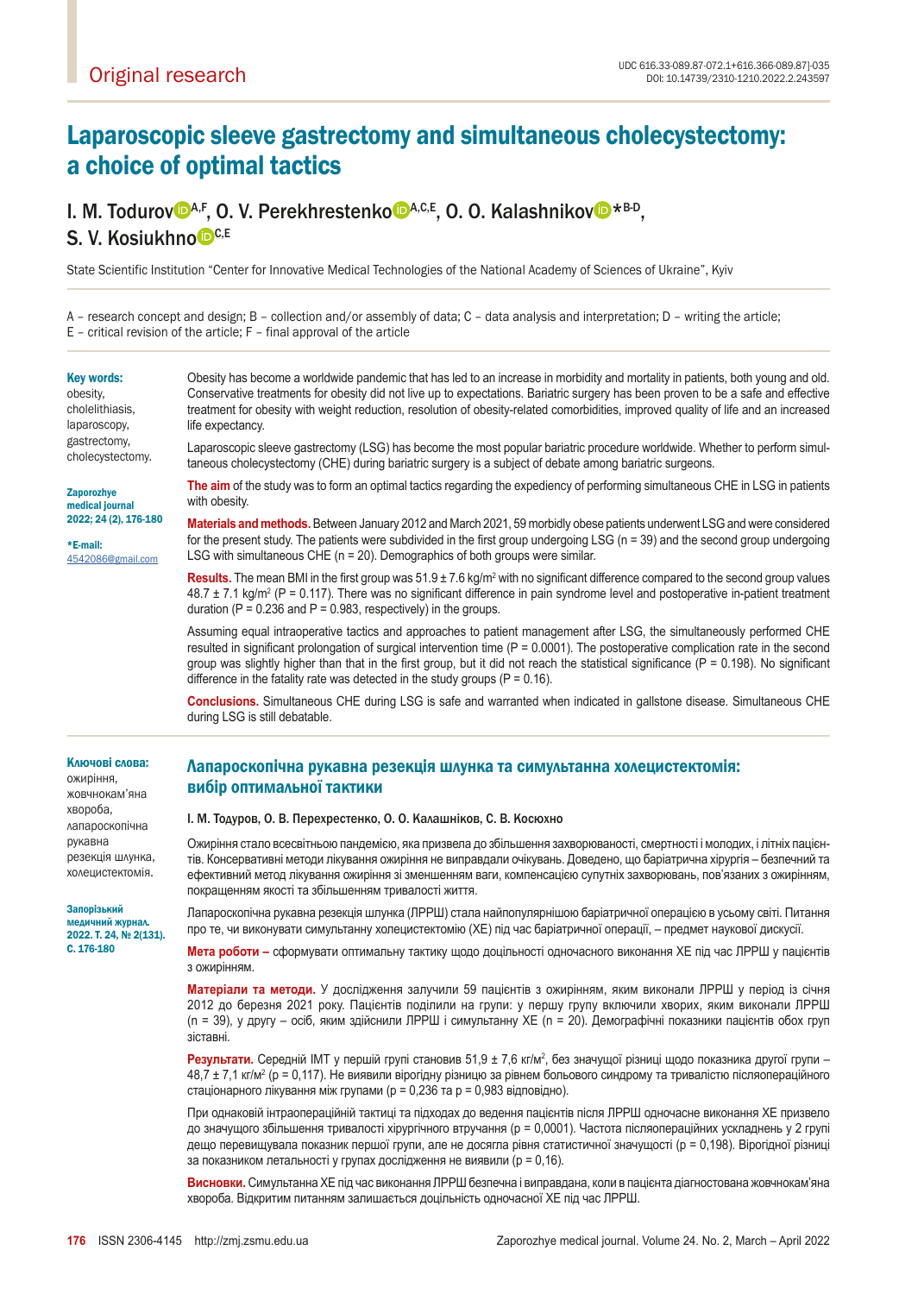Pandemic character of obesity spreading, among other things, has actualized the matters of a great number of concomitant overweight-related diseases. The problem of cholelithiasis has not become an exception. In fact, some modern studies have shown that the incidence of cholecystolithiasis in obese patients, just based on the ultrasound examination, runs to 45 % and significantly exceeds the general population value. An additional histological examination of specimens after cholecystectomy (CHE) evidences even higher degree of incidence of the above mentioned pathology in the specified patient category [1,2].

It is important that obese patients, compared to subjects with normal body weight, have significantly higher degree of complication incidence related to cholelithiasis, namely, acute cholecystitis, pancreatitis, obstructive jaundice [3]. An intensive increase in cases of metabolic surgery has also made the researchers focus their attention on the matters of gallbladder lithogenesis associated with surgically-induced weight loss [4].

While "symptomatic" cholelithiasis is an unanimously recognized indication to CHE either during a metabolic operation or as a separate intervention, the reasonability of simultaneous extraction of "asymptomatic" calculous gallbladder during the surgical treatment of obesity is nowadays the subject of quite a fierce scientific dispute [5].

The supporters of simultaneous CHE give reasons for their opinion stating that such an expansion of surgical intervention does not increase the postoperative complication rate, and at the same time it relieves the patient of the necessity to be reoperated on and to have additional associated risks in future [6]. In contrast, a number of investigators put in doubt the necessity of combining two surgical operations in such a way, placing the emphasis on further higher increase and actualization of operative and anesthetic risk, being it high any way, in patients with obesity and metabolic syndrome [7].

That is why solving this problem aimed to improvement of metabolic surgery outcomes is definitely important.

## Aim

The aim of the study was to explore the impact of simultaneous CHE in asymptomatic cholelithiasis on postoperative course in patients at high operative and anesthetic risk after laparoscopic sleeve gastrectomy (LSG) and to optimize the tactics of surgical treatment for patients with combination of morbid obesity and cholelithiasis.

## Materials and methods

A retrospective analysis of surgical treatment outcomes was carried out in 59 patients with morbid obesity who underwent LSG from 2012 to 2021 (39 patients) – the first study group, or LSG with simultaneous CHE due to asymptomatic cholelithiasis (20 patients) – the second group.

The inclusion criteria were as follows:

– morbid obesity (BMI over 40 kg/m<sup>2</sup> );

– concomitant pathology which significantly increases operative and anesthetic risk up to III–IV level according to ASA;

– no absolute contraindications to LSG.

All the patients enrolled into the study had asymptomatic course of concomitant cholelithiasis.



**Fig. 1.** Visual Analogue rating Scale of pain syndrome intensity.

A comparative analysis of operating time in the patient groups, pain syndrome level, complication rate in early postoperative period (including directly related to CHE), time of postoperative inpatient care was carried out, causes and consequences of refused simultaneous CHE in asymptomatic cholelithiasis were examined.

Surgical technique of LSG. Using electrosurgical instruments LigaSure on a 12 mm diameter calibrating tube (36 Fr), mobilization of the greater curvature and the gastric fundus was performed with electrical ligation of gastric branches of the right and left gastro-epiploic vessels, short vessels and posterior gastric artery with obligatory dissection of diaphragmatic ligament and visualization of the left crus of the diaphragm. The latter is a criterion for the mobilization adequacy in the area of the gastric fundus. The initial level of greater curvature mobilization was at the distance of 4 cm from the pylorus. Then, the calibration tube was inserted into the duodenum and its location along a lesser curvature was preserved. With the help of endoscopic linear stapler Echelon Flex of Ethicon company or Endo GIA of Medtronic company, a step-by-step vertical gastrectomy was performed on the 12 mm (36 Fr) calibrating tube at the 4 cm level from the pylorus (initial mobilization point) to the angle of Hiss providing the width of the gastric tube up to 2 cm and controlled deviation of the staple stitch line at 1 cm from the esophageal gastric junction. The resection stage of the operation was performed under the condition of moderate lateral traction of the stomach greater curvature by an assistant strictly beyond the line of its mobilization. The staple suture line was peritonized on the calibration tube with a continuous sero-serous suture. During the operation, each patient underwent a test for the tightness of the gastric tube with a solution of methylene blue through a nasogastric tube, and the operation was completed by drainage of the abdominal cavity.

The Visual Analogue Scale (VAS) is intended for evaluation of pain syndrome intensity. It represents a continuous scale with a 10 cm long horizontal line and points located on it: "No hurt", "Hurts a little bit", "Hurts a little more", "Hurts even more", "Hurts a whole lot" and "Hurts worst" (*Fig. 1*).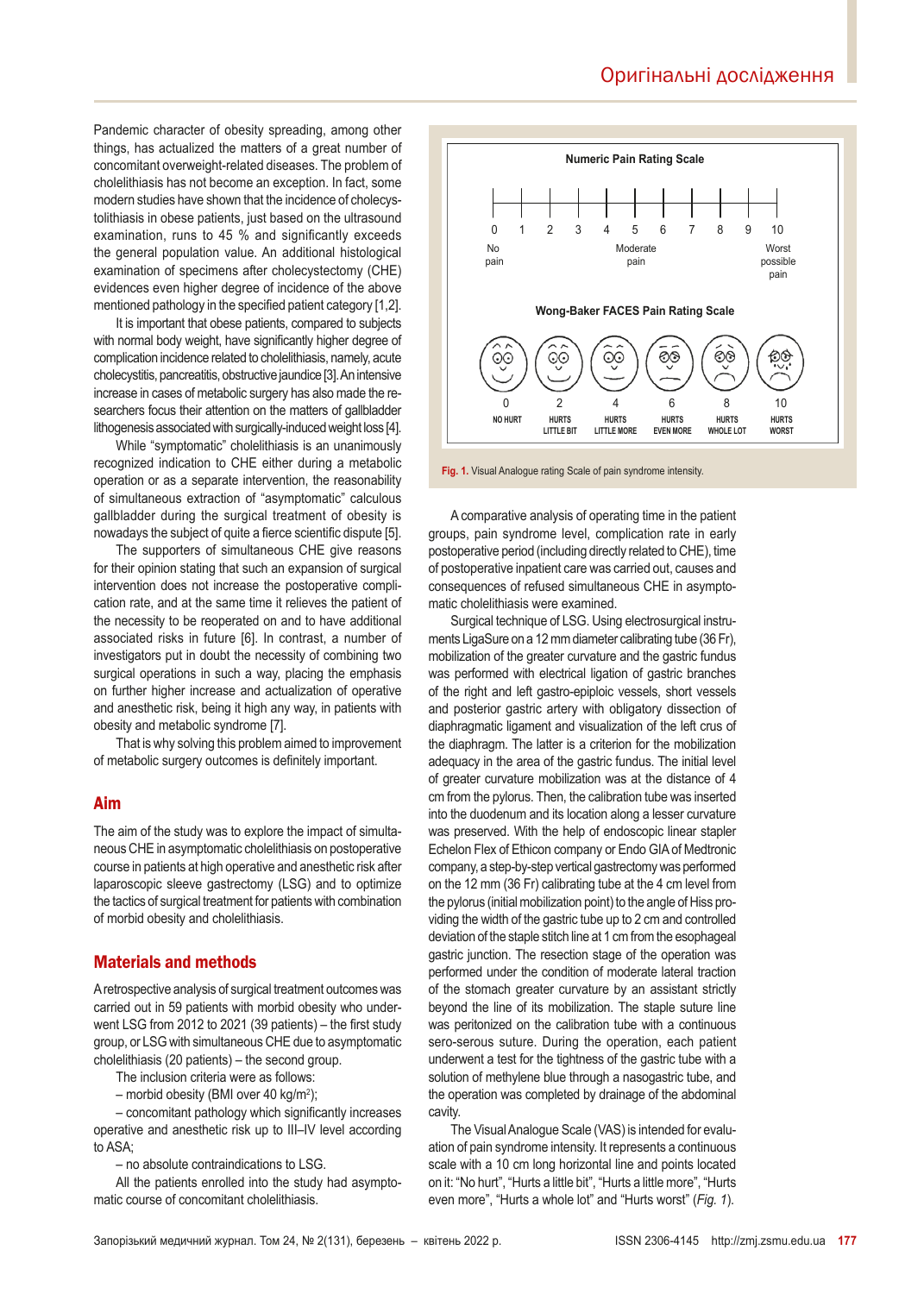**Table 1.** Nature and incidence of concomitant pathology for obesity in the study groups

| <b>Concomitant disease</b>                                  |      | <b>First group</b><br>$(n = 39)$ |      | <b>Second group</b><br>$(n = 20)$ |  |
|-------------------------------------------------------------|------|----------------------------------|------|-----------------------------------|--|
|                                                             | abs. | $\%$                             | abs. | $\frac{9}{6}$                     |  |
| Arterial hypertension                                       | 25   | 64.1                             | 13   | 65                                |  |
| Ischemic heart disease                                      | 8    | 20.5                             | 5    | 25                                |  |
| Type 2 diabetes mellitus                                    |      | 30.8                             | 5    | 25                                |  |
| Chronic lymphovenous insufficiency of the lower extremities | 9    | 23.1                             | 6    | 30                                |  |
| Sleep apnea syndrome                                        |      | 12.8                             | 3    | 15                                |  |
| Chronic obstructive pulmonary disease                       |      | 17.9                             | 4    | 20                                |  |
| Total number of patients with concomitant diseases#         |      | 89.7                             | 18   | 90                                |  |

**#:** one patient may have one or several concomitant diseases.

**Table 2.** Comparative patient clinical characteristic

| Parameters, units of measure                   | <b>Study groups</b>              | P                                 |           |
|------------------------------------------------|----------------------------------|-----------------------------------|-----------|
|                                                | <b>First group</b><br>$(n = 39)$ | <b>Second group</b><br>$(n = 20)$ |           |
| Age, years                                     | $43.6 \pm 10.6$                  | $47.3 \pm 8.1$                    | $0.173*$  |
| Weight, kg                                     | $154.5 \pm 25.8$                 | $142.0 \pm 23.5$                  | $0.075*$  |
| BMI, $kg/m2$                                   | $51.9 \pm 7.6$                   | $48.7 \pm 7.1$                    | $0.117*$  |
| Sex: M/F                                       | 18/21                            | 8/12                              | $0.653**$ |
| Test for gastric tube leakproofness            | 100 %                            | 100 %                             |           |
| Complications:                                 | 2/37                             | 3/17                              | $0.198**$ |
| - intra-abdominal bleeding                     | 1                                | 1                                 |           |
| - failure                                      | $\mathbf{1}$                     | $\overline{1}$                    |           |
| - rhabdomyolysis                               | $\mathbf{0}$                     | 1                                 |           |
| Drain                                          | 100 %                            | 100 %                             |           |
| Antibiotic prophylaxis                         | 100 %                            | 100 %                             |           |
| Prevention of venous thromboembolism           | 100 %                            | 100 %                             |           |
| Operation duration, min                        | $127.2 \pm 22.7$                 | $190.3 \pm 43.9$                  | $0.0001*$ |
| Pain level by the VAS 48 hours after operation | $1.19 \pm 0.60$                  | $1.32 \pm 0.40$                   | $0.236*$  |
| Postoperative hospitalization duration         | $7.6 \pm 2.5$                    | $7.7 \pm 2.8$                     | $0.983*$  |
| Treatment outcome: recovered/fatality rate     | 39/0                             | 19/1                              | $0.16***$ |

\*: Student's t-test; \*\*: Pearson's chi-squared test.

The procedure of pain syndrome intensity evaluation according to the VAS was the following. Patients were asked to mark a point on the line that best corresponded to the severity of their pain intensity. The higher point meant the pain syndrome intensity value.

The statistical data processing has been carried out by the methods of descriptive statistics with the use of statistical analysis packet SPSS, version 23. The descriptive statistics was applied in order to obtain demographic data. Statistical ratios of mean values (M), as well as themean square deviation (SD) were used in the work. In order to evaluate statistically significant difference in qualitative values of variables subjected to normal distribution law, parametric methods of evaluation in independent groups were used (Student's t-test). The comparison of frequency characteristics of the examined parameters in different groups of patients was carried out in accordance with Pearson's chi-squaredtest.The difference was considered statistically significant at a level of P < 0.05.

## **Results**

There were 33 (55.9 %) men and 26 (44.1 %) women among 59 patients enrolled into the study, the mean age of the patients enrolled into the study was  $44.8 \pm 9.9$  years (from 21 to 68 years), the mean body mass index was 50.9 ± 7.5 kg/m² (from 40.0 to 76.3 kg/m²).

The mean age in the first group was  $43.6 \pm 10.6$  years (from 21 to 68 years) and it was less statistically significant than in the second study group: 47.3 ± 8.1 years (from 32 to 62 years) ( $t = 1.381$ ; P = 0.173). The mean body mass value and body mass index in the first group was fixed at the level of 154.5  $\pm$  25.8 kg (from 115 kg to 249 kg) and 51.9  $\pm$  7.6 kg/m² (from 40.0 kg/m² to 76.3 kg/m²) respectively, with no significant difference compared to that values in the second group:  $142.0 \pm 23.5$  kg (from 102 kg to 189 kg) and 48.7 ± 7.1 kg/m<sup>2</sup> (from 40.0 kg/m<sup>2</sup> to 61.7 kg/m<sup>2</sup> ) (P > 0.05).

No significant difference in the incidence of concomitant diseases and metabolic disturbances for obesity was detected either in the study groups (*Table 1*).

The level of operative and anesthetic risk according to ASA was comparable in patients from the first and the second group.

Comparative data related to patient clinical characteristics, properties of surgical intervention and postoperative period management are represented in *Table 2*.

The above-mentioned data evidence that under condition of similar intraoperative tactics and approaches to patient management after sleeve gastrectomy, the simultaneous CHE resulted in significant prolongation of surgical intervention time ( $t = 7.3$ ;  $P = 0.0001$ ). In this case, no significant difference in pain syndrome level, postoperative in-patient treatment duration was detected  $(t = 0.87)$ ;  $P = 0.236$  and  $t = 0.021$ ;  $P = 0.983$ ) in the groups.

The postoperative complication rate in the second group was slightly higher than that in the first group, but it did not reach the statistical significance ( $\chi^2$  = 1.661; P = 0.198). The complications in both groups were also comparable by their nature and severity. However, an additional analysis of the obtained data evidenced that in the second study group, 2 of 3 cases of complicated postoperative course were directly related to the simultaneous CHE.

The first case of intra-abdominal bleeding occurred due to an unnoticed intraoperative marginal wounding the hepatic segment 3, probably, while changing the trocar position in the epigastrium for CHE.

The second case (rhabdomyolysis syndrome) was caused by a significant prolongation of surgical intervention time (from 160 minutes of sleeve gastrectomy to total 315 minutes) due to simultaneous intervention in a patient with morbid superobesity in the conditions of high operative and anesthetic risk.

Other complications in patients enrolled in the study (1 case of gastric tube stapler suture line failure in each group and 1 case of intra-abdominal bleeding from the stapler suture line in the second study group) were not related to CHE.

All the patients who had a complicated postoperative course were reoperated on. In the first study group, no fatal cases were registered. In the second study group, one patient died due to rhabdomyolysis syndrome with the development of acute renal failure. No significant difference in the fatality rate was detected in the study groups  $(x^2 = 1.984; P = 0.16)$ .

It is important to emphasize that among the first study group patients, 4 individuals had asymptomatic cholelithiasis, the simultaneous CHE was not performed to them for tactic considerations. In 2 patients – due to hepatic cirrhosis and a high risk of uncontrolled bleeding from the gallbladder bed, in 2 patients – due to a high operative and anesthetic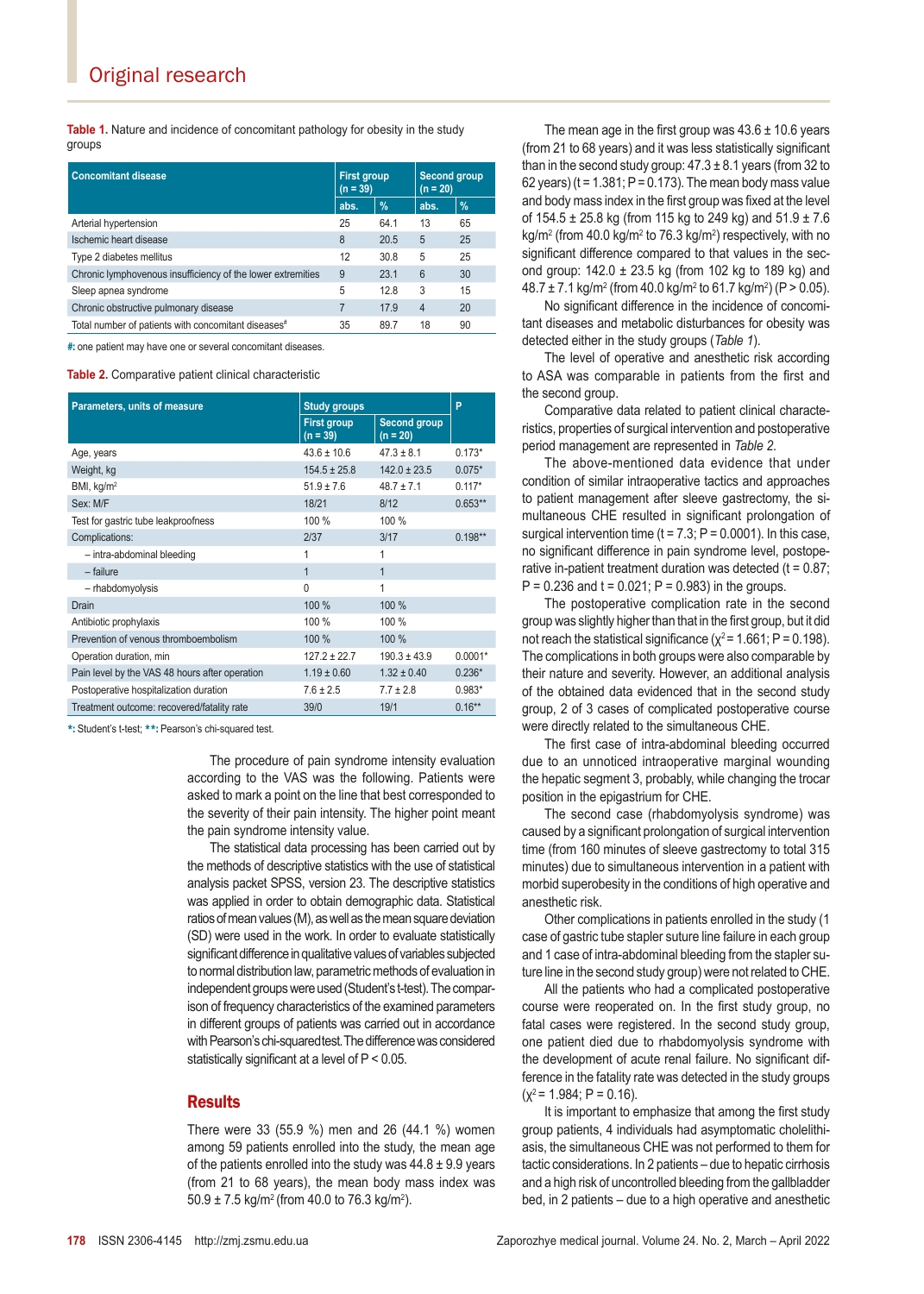risk (ASA IV), time prolongation of technically complex sleeve gastrectomy and predicted critical total surgical intervention time prolongation. The early postoperative period was without complications in the above-mentioned patients. During the further postoperative follow-up from one to two years, no cholelithiasis symptoms or complications were detected in any of the patients.

## **Discussion**

With regard to a high incidence of cholelithiasis in the population of obese patients (according to modern literature data, it is from 19 % to 45 %), the issue of surgical treatment tactics in patients with such a variant of combined pathology is undoubtedly relevant.

Special attention should be paid to the patients with high operative and anesthetic risk and asymptomatic course of cholelithiasis who are planning to undergo sleeve gastrectomy [8]. The literature data concerning the reasonability of combining LSG and CHE now are not free from significant discrepancies. However, some authors make a conclusion about the safety of simultaneous surgery in the above mentioned variant based on the study results, other ones point out an increase in postoperative complication rate and terms of in-patient treatment [7].

Until 2018, we routinely combined LSG and CHE in case of asymptomatic cholelithiasis. However, two above mentioned cases of complications directly related to CHE (one of them had fatal outcome) have become a meaningful reason to review the intraoperative tactics and to carry out this retrospective treatment.

According to the results, we have not obtained honestly significant difference in the complication, severity rate and in other basic values of postoperative period course in the groups. Only significant prolongation of surgical intervention time has become an exception, that in any event is very important in metabolic surgery. In particular, according to the data of modern studies, the duration of surgical intervention over 4 hours is an independent risk factor for the development of such a severe complication as rhabdomyolysis syndrome which often becomes fatal in obese patients [9]. Moreover, the prolongation of surgery time and, as a consequence, of general anesthesia, also predetermines a more frequent development of cardio-vascular and respiratory complications [8].

Given this, we started to consider potential surgery time more carefully, paying attention to both the duration of sleeve gastrectomy stage and technical conditions of CHE. In particular, it included the limitation of "working area", especially in the conditions of visceral obesity, the ergonomics of surgeon's work in case of atypical placement of trocars, hepatic hypertrophy with structural changes peculiar to nonalcoholic steatohepatitis, fibrosis or cirrhosis, primary visual evaluation of gallbladder anatomy (intrahepatic localization, adhesive process, volume of fat tissue in the neck zone etc.). In case of a real risk of surgery time prolongation for over 3.5 hours, mainly in comorbid patients with ASA III–IV, we did not consider the simultaneous CHE option.

In the context of this discussion, long-term effects of such a tactical decision are especially interesting. According to the literature data, the indications for CHE after LSG (due to the symptoms of cholelithiasis) are in 0.9–13.0 % of patients and they are not significantly different from the value in total population within the range of 6–25 % [1,3]. That is why the fact of simultaneous operation refusal does not probably imply any additional risks for patient, that, however, could not be neither proven nor disproven based on the study which we have carried out, given the small number of such patients. This issue definitively requires further examination.

The reference to the fact that a recurrent surgical intervention (CHE) after LSG could probably be more complicated due to the adhesive process in the abdominal cavity is one of powerful arguments of those who support simultaneous surgery [6]. Having so far no an experience of phase operations in patients with obesity and simultaneous cholelithiasis, once again we would like to mention the following. While operating 8 patients due to secondary lithogenesis with a significant weigh regression (they were not enrolled into the study), we have not observed a single case of any significant adhesive process hampering or causing prolongation of surgical intervention time in CHE. At the same time, typical position of trocars and improvement of operating conditions related to body weight loss in patients significantly simplified the operative technique and approximated it to the level of standard primary CHE. Our point of view is also confirmed by a number of literature primary sources, that generally demonstrates the necessity of further examination of the above mentioned matter [7].

In general, taking into consideration the study results and giving a summary of the above-mentioned, we can state that in case of asymptomatic course of cholelithiasis, both simultaneous CHE and the refusal of it in case of LSG in obese patients with high operative and anesthetic risk, are now acceptable options. At the same time, the variation in tactics should be well-grounded and based on understanding patient particular characteristics in metabolic surgery and on potential risk to benefit ratio of one or another decision in each individual case.

## **Conclusions**

1. The simultaneous cholecystectomy during laparoscopic sleeve gastrectomy in obese patients with asymptomatic cholelithiasis has not led to an increased pain syndrome level, complication incidence rate and prolonged duration of postoperative in-patient treatment, having significantly prolonged the surgical intervention time in this case.

2. The decision concerning the reasonability or inadvisability of simultaneous cholecystectomy in the above-mentioned patients should be based on potential risks to benefits ratio of the chosen tactical option for each individual patient. Particularly, in case of choosing operative tactics, we should take into consideration the general level and specific factors of operative and anesthetic risk in metabolic surgery, surgical intervention time, intensity of morphological changes in hepatic parenchyma, technical conditions of cholecystectomy.

3. A reasonable refusal of simultaneous operation is an acceptable tactical decision.

**Prospects for further research** are to formulate standardized management tactics for patients with obesity and asymptomatic cholelithiasis.